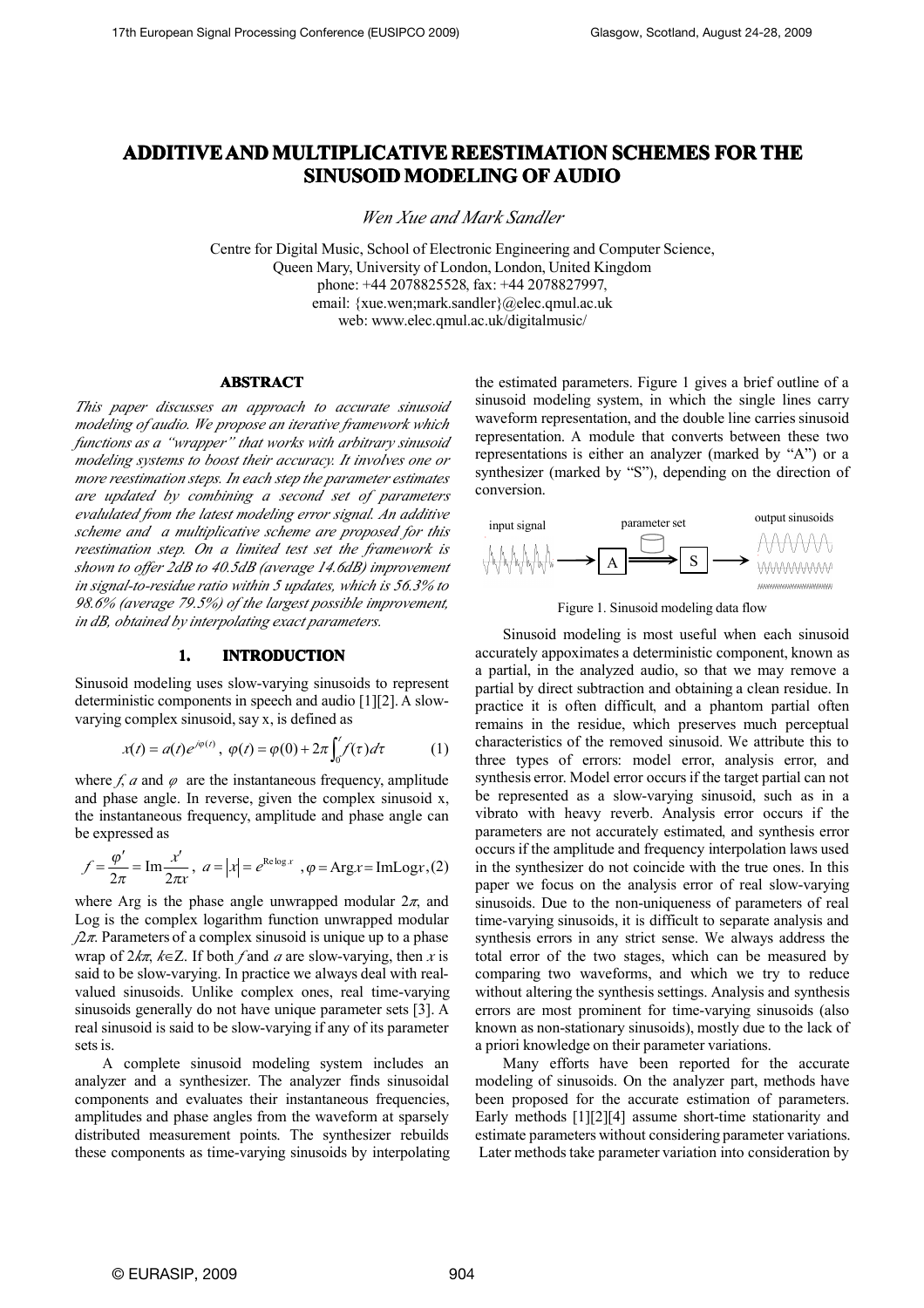assuming certain parametric laws: linear frequency and amplitude law is used in [5]-[7], linear frequency and log amplitude law is used in [8][9], while [10] suggests using <sup>a</sup> dictionary from which <sup>a</sup> best-matching law can be selected. These methods easily fail if the presumed laws do not coincide with those of the signal. A reestimation-based method has been proposed to cope with arbitrary parameter variations [11], which also lays the foundation of the multiplicative reestimation scheme to be discussed in this paper. Improvements on the synthesizer have been limited, partially due to the fact that synthesis errors are comparatively less prominent, and can be easily controlled by using smaller hops between measurement points. Several interpolation models smoother than the original MQ synthesizer [1] have been developed, including polynomial interpolation with pre-evaluated derivatives [12] and cubic splines [11].

In this paper we generalize the method in [11] into an iterative reestimation framework, which updates the parameter estimates to compensate for modeling errors. This framework neither presumes any specific parameter variation law nor relies on any specific analyzer or synthesizer, but wraps up arbitrary analyzer/synthesizer to boost modeling accuracy of sinusoids with arbitrary parameter variations. In the following section we propose two reestimation schemes, an additive scheme and <sup>a</sup> multiplicative one, within this framework. The effectiveness of the reestimation framework will be tested in section 3.

# **2. THE REESTIMATION METHOD**

The common framework of the two reestimation schemes is illustrated in Figure 2, where single and double lines carry *c* waveform and sinusoid representations respectively. Let *<sup>x</sup>* be the original signal and  $x_1$  be its estimate with parameter set  $(a_1, \varphi_1, \varphi'_1)$ . We compare *x* and  $x_1$  to obtain an error signal  $y_1$ , which captures the information of *x* that is lost in  $x_1$ . We further evaluate sinusoid parameters  $(b_1, \theta_1, \theta'_1)$  from  $y_1$  and combine it with  $(a_1, \varphi_1, \varphi_1')$  into  $(a_2, \varphi_2, \varphi_2')$ , from which a  $\beta =$ sinusoid  $x_2$  can be constructed. If  $(b_1, \theta_1, \theta'_1)$  is a good model of  $y_1$ , then a large part of the information of x lost in  $x_1$  can be restored in  $x_2$ .



Figure 2. The reestimation framework

Apart from analyzer and synthesizer modules that already exist in any sinusoid modeling system, Figure 2 also

contains <sup>a</sup> comparison module that calculates the error signal  $y_1$  by comparing two waveforms, and a combination module that combines two sinusoid parameter sets into one. The latter is the exact inverse of the former in sinusoid domain, so that not if no error is incurred at  $A^2$  then the combined parameter set is accurate for *x*. In other words, the analysis error in  $x_2$  depends solely on how well  $y_1$  is estimated, regardless of  $x_1$ . Each pair of comparison and combination modules make up <sup>a</sup> reestimation scheme within the framework. Two conditions must be met for a reestimation scheme to be useful: that  $y_1$  be a slow-varying sinusoid itself, and that  $y_1$  be more accurately estimated than  $x$  has been. In this paper we discuss the additive and multiplicative schemes, named after the operation taken in the combination module.

#### **2.1 Additive reestimation**

The following proposition states that if  $x$  and  $y$  are complex sinusoids with slow-varying amplitudes and their frequencies are close, then  $z=x+y$  is a complex sinusoid with a slowvarying amplitude and <sup>a</sup> frequency close to theirs, unless *<sup>x</sup>* and  $y$  cancel each other when added. In addition, if  $x$  and  $y$ have smooth amplitude variations and slow frequency variations, so has*<sup>z</sup>*.

**Proposition 1.** Let  $x=ae^{i\varphi}$  and  $y=be^{i\theta}$  be complex sinusoids, *a*,

b, 
$$
\varphi
$$
,  $\theta \in \mathbb{R}$ ,  $\frac{|d|}{a}$ ,  $\frac{|b|}{b} \le \varepsilon_1$ ,  $|\varphi' - \theta'| < 2\varepsilon_2$ ,  $\frac{|d''|}{a}$ ,  $\frac{|b''|}{b} \le \varepsilon_3$ ,

$$
|\varphi''|, |\theta''| < \varepsilon_4
$$
, and let  $z = ce^{i\psi} = x + y$ , c,  $\psi \in \mathbb{R}$ , then

$$
\frac{|c'|}{c} \leq \beta(\varepsilon_1 + \varepsilon_2), \ |\psi' - \varphi'| + |\psi' - \theta'| \leq 2\beta(\varepsilon_1 + \varepsilon_2), \qquad (3a)
$$

$$
\begin{array}{lll}\n\text{try} & |\mathcal{E}'| \le \beta(\varepsilon_3 + \varepsilon_4) + \beta^2(\varepsilon_1^2 + \varepsilon_2^2 + 0.5\varepsilon_1(\varphi' + \theta') + \varepsilon_1 \max(\varphi', \theta')) \text{ (3b)} \\
\text{ter}\n\end{array}
$$

or signal  $|\psi''| \leq \beta(\varepsilon_3 + \varepsilon_4) + \beta^2(\varepsilon_1^2 + \varepsilon_2 \max(\phi', \theta') + \varepsilon_1(\phi' + \theta'))$  (3c) where

$$
\beta = \frac{|x|^2 + |y|^2 + 2|\text{Re} x^* y|}{|x|^2 + |y|^2 + 2\text{Re} x^* y} = 1 + 2\frac{|\text{Re} x^* y| - \text{Re} x^* y}{|x|^2 + |y|^2 + 2\text{Re} x^* y}.
$$
 (4)

This is proved by substituting the following

$$
x' = x\left(\frac{d}{a} + j\varphi'\right), \ x'' = x\left(\frac{d'}{a} - (\varphi')^2 + j\varphi'' + j\frac{d'}{a}\varphi'\right), \quad (5a)
$$

$$
y' = y\left(\frac{b'}{b} + j\theta'\right), \ y'' = y\left(\frac{b''}{b} - (\theta')^2 + j\theta'' + j\frac{b'}{b}\theta'\right) \qquad (5b)
$$

into

$$
\frac{c'}{c} = \text{Re}\frac{z'}{z}, \ \psi' = \text{Im}\frac{z'}{z},\tag{5c}
$$

$$
\frac{c''}{c} = \text{Re}\frac{z''}{z} + (\text{Im}\frac{z'}{z})^2, \ \psi'' = \text{Im}\frac{z''}{z} - \text{Re}\frac{z'}{z} \text{Im}\frac{z'}{z}. \tag{5d}
$$

The value of  $\beta$  remains at 1 when  $\text{Re}(x^*y)$  is positive, i.e. *x* and *y* are *in phase*. When  $\text{Re}(x^*y) \le 0$ ,  $\beta$  grows above 1 and is upper-bounded by  $1 + 4\alpha (1 - \alpha)^{-2}$ , where  $\alpha$  is the ratio of  $\alpha$ and *b*.  $\beta \rightarrow \infty$  as  $y \rightarrow -x$ , indicating that if  $-y$  is a good approximation of  $x$ , then  $z$  tends to be noise-like.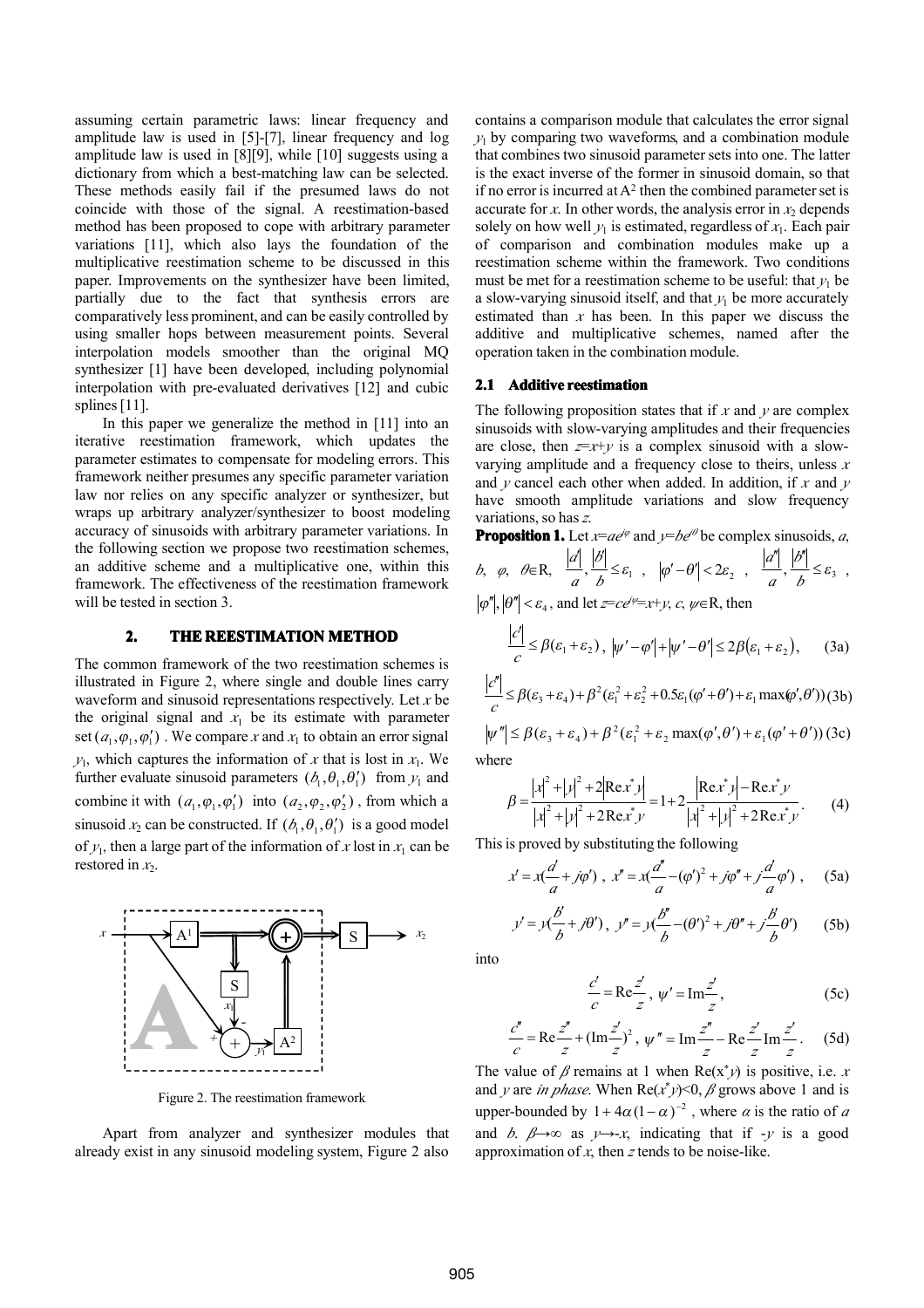Based on Proposition 1, we propose an additive reestimation scheme in which the error signal  $y_1$  is taken as the modeling residue of  $(a, \varphi, \varphi')$ , i.e.

$$
y_1 = x - x_1 \tag{6}
$$

If  $x_1$  does not accurately model x, then  $y_1$  must be a slowvarying sinusoid. The combination module combines the models by

$$
a_2 e^{j\varphi_2} = a_1 e^{j\varphi_1} + b_1 e^{j\theta_1}, \qquad (7a)
$$

$$
\varphi_2' = \frac{a_1 \varphi_1' (a_1 + b_1 \cos \delta) + b_1 \theta_1' (b_1 + a_1 \cos \delta) + (a_1 b_1 - a_1 b_1') \sin \delta}{a_1^2 + b_1^2 + 2a_1 b_1 \cos \delta} (7b)
$$

where  $\delta = \varphi_1 - \theta_1$ . (7b) is derived during the proof of (3b). Apart from the standard parameters, to use (7b) we need amplitude derivatives of  $x_1$ , which can be obtained from the synthesis module.

The concep<sup>t</sup> of additive reestimation has previously been explored in [13], where two sinusoids are "fused" without considering parameter variations. The additive scheme improves modeling accuracy if the modeling residue of  $y_1$  is smaller than  $y_1$  itself, which is usually true if  $y_1$  is a slowvarying sinusoid.

### **2.2 Multiplicative reestimation reestimation**

The following proposition states that if *<sup>x</sup>* and *y* are complex sinusoids with slow-varying amplitudes and frequencies, then so is *<sup>z</sup>*<sup>=</sup>*xy*.

**Proposition 2**. Let  $x=ae^{j\varphi}$  and  $y=be^{j\theta}$  be complex sinusoids, *a*, *b*,  $\varphi$ ,  $\theta \in \mathbb{R}$ ,  $\frac{1}{\epsilon_1}$ ,  $\frac{1}{\epsilon_2} \leq \varepsilon_1$ ,  $\left| \varphi'' \right|, \left| \theta'' \right| < \varepsilon_2$ , and let  $z = c e^{i\psi} = xy$ , c,  $\vert d \vert$   $\vert d \vert$  $\overline{a}$  *b b*  $|d|$   $|b|$  $\varphi, \ \theta \in \mathbb{R}, \ \frac{|\alpha|}{\lambda}, \frac{|\beta|}{\lambda} \leq \varepsilon_1, \ |\varphi''|, |\theta''| < \varepsilon_2$ 

*ψ*<sup>∈</sup>R, then

*a*

$$
\frac{|c'|}{c} \le 2\varepsilon_1, \ \psi'' \le 2\varepsilon_2 \,, \tag{8}
$$

This is proved by differentiating  $c = ab$  and  $\psi = \varphi + \theta$ .

Based on Proposition 2, we propose <sup>a</sup> multiplicative reestimation scheme in which the error signal  $y_1$  is taken as complex ratio of *x* and  $x_1$ , i.e.

$$
y_1 = \frac{x}{x_1} \tag{9}
$$

The combination module combines the models by

$$
a_2 = a_1 b_1, \ \varphi_2 = \varphi_1 + \theta_1, \ \varphi_2' = \varphi_1' + \theta_1'
$$
 (10)

The multiplicative scheme was previously developed in 2 the context of demodulation [11]. It improves sinusoid modeling if parameters of  $y_1$  are more accurately evaluated than those of  $x_1$ . This is usually true if  $(a_1, \varphi_1, \varphi_1')$  has good or mediocre accuracy, so that the division by  $x_1$  in (9) removes a large part of parameter dynamics from  $\boldsymbol{x}$ .

#### **2.3 Cascade Cascade Cascade of reestimation reestimation reestimationupdates updates updates**

Comparing Figures 1 and 2, it is obvious that the components within the dashed box in Figure 2 compose an analyzer module. By using this analyzer in the place of  $A<sup>1</sup>$ , (or equivalently, using  $x_2$  in the place of  $x_1$ ,) we are able to repeat the reestimation process to further improve accuracy. This cascading of the reestimation framework leads to an iterative procedure. The choice of analyzer, synthesizer and reestimation scheme is free to vary from one iterate to the next. The process stops either after a preset number of iterates, or when no substantial accuracy improvement isgained in the latest iterate.

#### **3. TESTS**

# **3.1 Test set**

We run tests on three groups of synthesized sinusoids, including linear chirps, amplitude modulated, and amplitudeand-frequency modulated sinusoids. All samples are 8192 points long. A fixed window size 1024 and frame hop 512 is used, giving 15 basic measure points (15 frames) per sample. The sinusoids have <sup>a</sup> base amplitude of 1 and are quantized to  $\epsilon_{\text{en}}$  the precision of 2<sup>-10</sup>.

> Group 1 contains 120 samples, with 20 central frequencies uniformly sampled from 255.00bin to 255.95bin (1bin= $1/1024$ ), combined with 6 frequency slopes  $2f_1$  at 0, 0.25, 0.5, 1, 2, 4 bins per frame (i.e. per 512 points). Results are given as functions of  $f_1$ , averaged over  $f_0$ .

> Group 2 contains 220 samples, with the same  $20 f_0$ 's as above, 6 modulation depths  $A_M$  from 0.15 to 0.9 with modulation period  $T_M$  fixed at 5 frames, and 6  $T_M$ 's from 5 to 15 frames with  $A_M$  fixed at 0.9. The modulation phases  $\varphi_M$  are selected at random. Results are given as functions of  $A_M$  and  $T_M$  in two separate tests, averaged over  $f_0$ .

> Group 3 contains 220 samples, with the same  $20 f_0$ 's as above, 6 frequency modulation extents  $A_M$  from 1 bin to 32 bins with modulation period  $T_M$  fixed at 5 frames, and 6  $T_M$ 's from 5 to 15 frames with  $A_M$  fixed at 8 bins. The modulation phases  $\varphi_M$  are selected at random. The amplitudes are taken as quadratic functions of frequency so that the peak frequency has twice the amplitude as  $f_0$ . Results are given as functions of  $A_M$  and  $T_M$  in two separate tests, averaged over  $f_0$ .

> The test set is summarized in Table 1, where all frequency parameters are in bins, and  $T<sub>M</sub>$  is in frames.

| (9)<br>(0)<br>in<br>pid<br>ted<br>or.<br>s a | Group             | Control<br>variables            | Parameters ( $n=4096, , 4095, \lambda=1024$ )                                                                                                                                                                |
|----------------------------------------------|-------------------|---------------------------------|--------------------------------------------------------------------------------------------------------------------------------------------------------------------------------------------------------------|
|                                              | 1                 | $f_0, f_1$                      | $a_n = 1, f_n = f_0 + 2nf_1/N$ ,<br>$\varphi_n = 2\pi n (f_0 + nf_1/N)/N$                                                                                                                                    |
|                                              | 2                 | $f_0, A_M,$<br>$T_M, \varphi_M$ | $a_n = 1 + A_M \cos(\varphi_M + 4\pi n / NT_M)$ ,<br>$f_n = f_0$ , $\varphi_n = 2\pi n f_0 / N$                                                                                                              |
|                                              | 3                 | $f_0, A_M,$<br>$T_M, \varphi_M$ | $a_n = 1 + (f_n - f_0)^2 / A_M^2$ ,<br>$f_n = f_0 + A_M \cos(\varphi_M + 4\pi n / NT_M)$ ,<br>$\varphi_n = \frac{2\pi}{N} f_0 n + \frac{T_{\rm M} A_{\rm M}}{2} \sin(\varphi_{\rm M} + 4\pi n / NT_{\rm M})$ |
|                                              | Table 1. Test set |                                 |                                                                                                                                                                                                              |

# **3.2 Test settings settings**

We use signal-to-residue ratio (SRR) for evaluating sinusoid modeling accuracy. Least square (LS) [3] and reassignment (RA) [7] estimators are tested within the framework as basic analyzers. LS is engaged as <sup>a</sup> specimen of estimators that do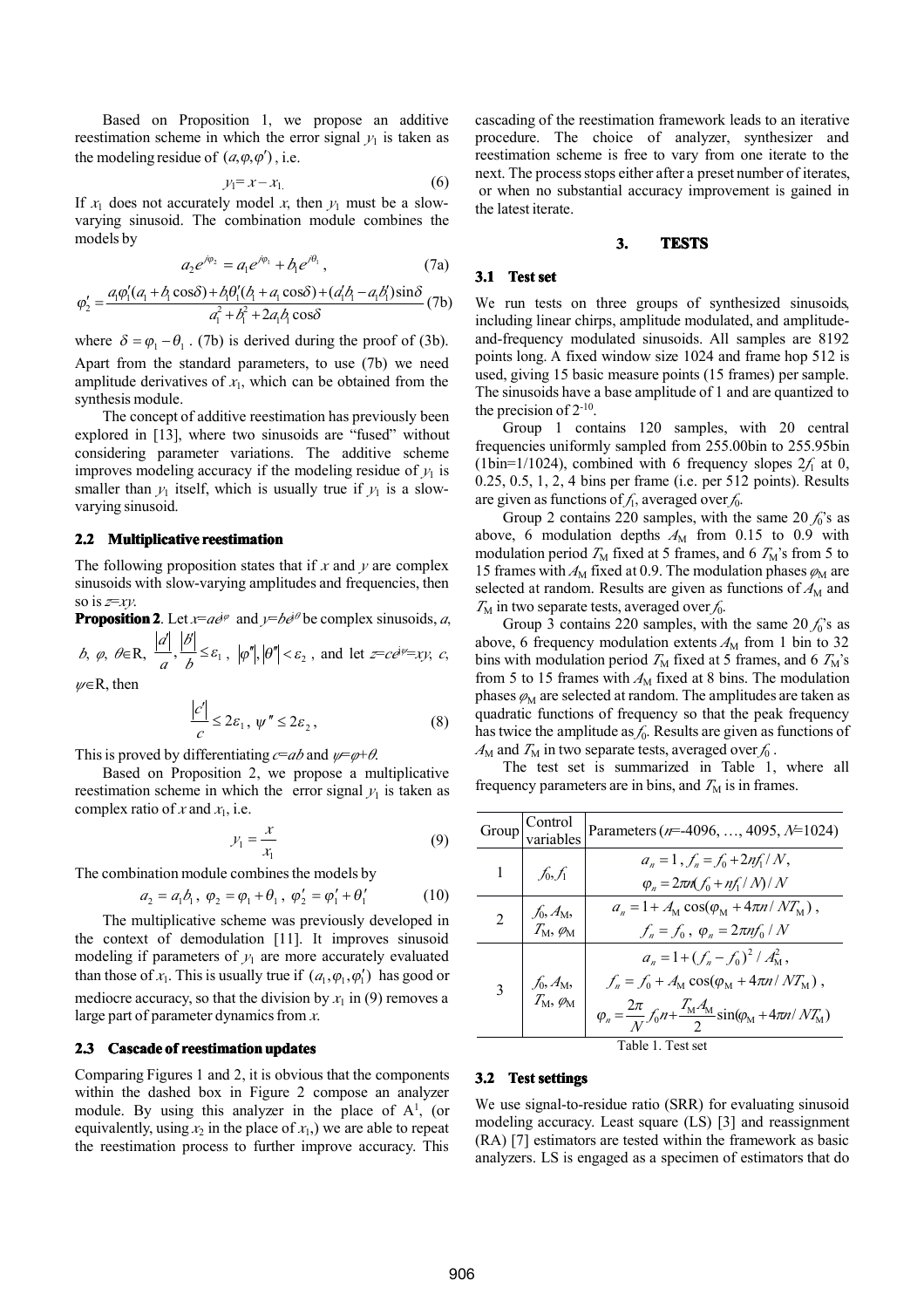not consider parameter variation. RA is engaged as one of the start-of-the-art estimators which explicitly address the nonstationarity issue. In this test RA is implemented in an enhanced version following [11]. Cubic spline interpolator is used asthe basic synthesizer.

For each basic analyzer four system settings are tested, including the basic system alone, basic system with one additive update (A), basic system with one multiplicative update (M), and basic system with up to 5 better-of-the-two updates (I5). In the last setting both schemes are tried at every iterate, but only the better reestimate is preserved to start the next iterate, until neither is better than the original estimate, or 5 iterates are finished.

Apart from the above eight settings, we also construct <sup>a</sup> "reference" sinusoid from the true parameters and measure its SRR. Despite the non-uniqueness issue, this SRR provides <sup>a</sup> good reference on the best possible accuracy given the interpolator. The gap between the basic SRR and this reference SRR measures how much space is available for improvement. We call it *improvement room* for convenience.

### **3.3 Results Results**

Figure 3 shows the results tested on linear chirps, depicted as SRR (y axis) against chirp rate (x axis) for LS in all four settings. We also include the result of RA for comparison. For linear chirps RA in the enhanced implementation provides accurate results for all parameters. In Figure 1 the SRR of RA is capped at about 68dB by the limited input precision. LS also provides accurate frequency estimates for linear chirps, but is unable to estimate amplitude and phase angle accurately under its native stationarity assumption. However, Figure 1 shows that by wrapping LS in the iterative framework we can achieve the accuracy almost as good as that of RA within 5 iterates. We have further counted that the average number of iterates used is 3.45, out of which 1.45 (42%) are additive updates and 2 are multiplicative. Of all the first iterates 12.5% are additive, 83.3% are multiplicative, while the rest 4.2% do not see improvement in overall accuracy by either scheme. These observations agree with the direct comparison in Figure 1, which shows the multiplicative scheme more effective than the additive scheme. RA does not benefit from the reestimation framework, as the basic RA analyzer is already perfect for linear chirps. The reference SRR result is not drawn in Figure 3, as it overlaps that of RA. In this test LS-I5 offers an average of 40.5dB improvement in SRR over LS, covering 98.6% of the improvement room.



Figure 3. Results for linear chirps

Results for amplitude modulated sinusoids are given in Figure 4. In the upper half we depict SRR against modulation depth  $A_M$ , while the modulation  $T_M$  period is fixed at 5 frames; in the lower half we depict SRR against modulation period while the modulation depth is fixed at 0.9. Results of LS in four settings are found in the left column, of RA are found in the right column. The reference SRR is included as dotted lines.



Figure 4. Results for AM sinusoids

For these signals LS and RA are similar in accuracy and behaviour. The effect of reestimation is clearly visible by comparing the distance of these curves from the dotted reference line. Unlike for linear chirps, for amplitude modulated sinusoids additive reestimation is shown to be the more effective of the two schemes, taking up 79.6% of all first iterates. In all settings most improvements are obtained from the first update. LS-I5 offers an average of 10.2dB improvement in SRR, covering 84.9% of the improvement room. With RA the two numbers are 9.4dB and 77.1%.

Results for frequency modulated sinusoids with accompanying amplitude modulation are given in Figure 5. In the upper half we depict SRR against frequency modulation extent  $A_M$ , while the modulation  $T_M$  period is fixed at 5 frames; in the lower half we depict SRR against modulation period while the frequency modulation extent is fixed at 8 bins. The left column compares results of LS in four settings together with basic RA, the right column compares results of RA in four settings together with LS-I5. The reference SRR is included as dotted lines.

For these signals basic RA consistently outperforms basic LS, but is easily beaten by LS with no more than 5 updates. The reestimation schemes improve the accuracy of both basic analyzers alike.At the end of 5 updates LS and RA show very similar results. Improvements appear to be more gradual with varying frequencies, therefore better accuracy may be expected beyond 5 iterates. Of the two reestimation schemes the multiplicative is shown to be the more effective, taking up 81.9% of all first iterates, while the additive scheme does better for small frequency modulation extents. This can